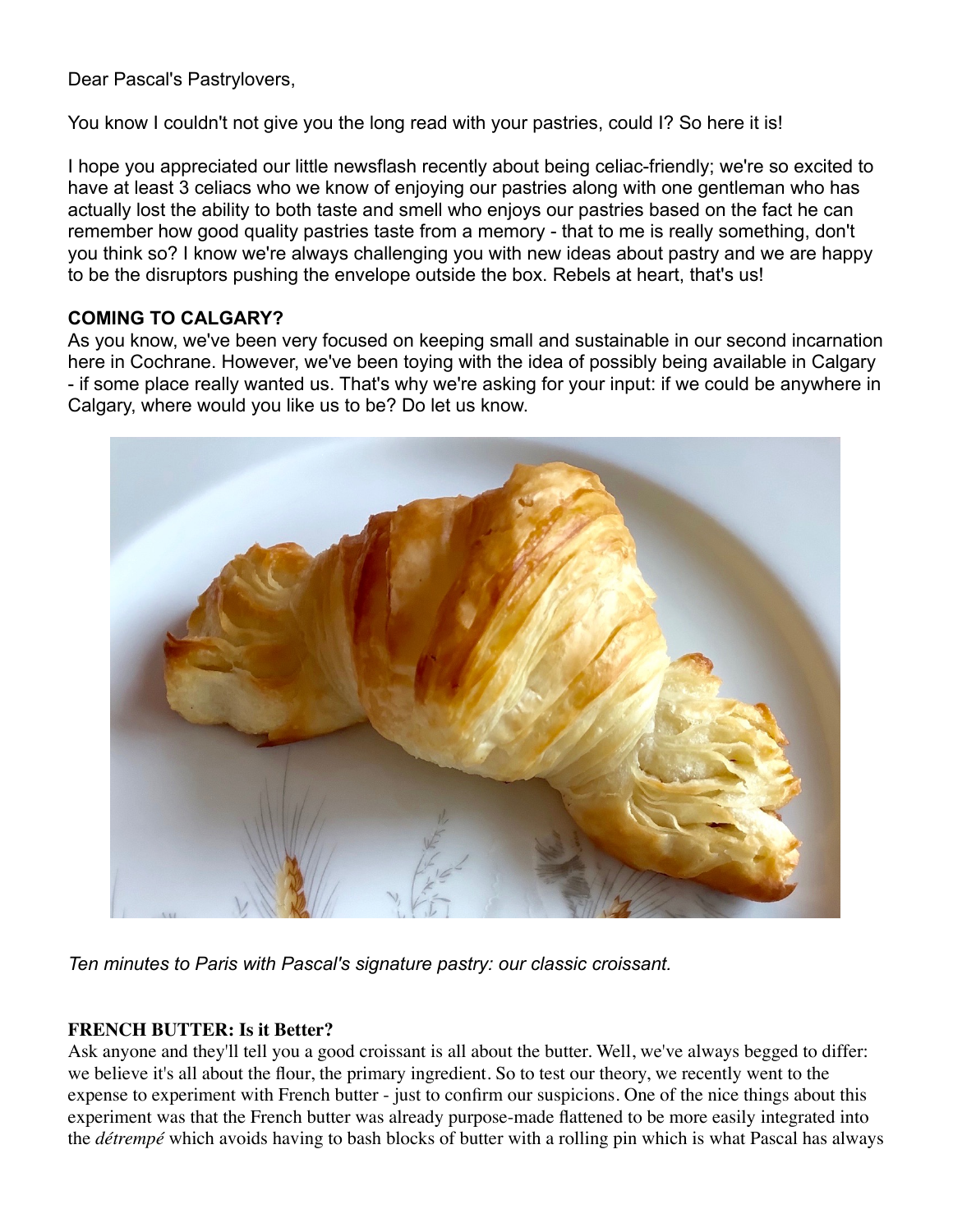done as Canadian butter in that format costs 50% more. It was of course more expensive but we were always curious since the beginning when we first started back in 2011 to see how French butter would perform under frozen conditions.

Suffice to say, Pascal tried a lot of different variations; a lot of the time the butter would just run out on the tray after baking leaving a greasy calling card. He adjusted his recipe numerous times and somehow, the French butter just didn't stand up to our frozen process. It was great tasting on its own but it just didn't accomplish for us what Canadian butter can. So, no, French butter didn't make our pastries taste any better, it was the taste and performance of the Canadian butter with our amazing new flour that won the day.

As you may remember me saying, making this type of pastry fresh is one thing, making it frozen is an entirely different methodology. Pascal had to adjust and re-learn everything he thought he knew about pastry-making to accommodate how dough performs and evolves in a frozen format. Canadian butter won the contest - thanks Canadian cows!

# **PASCAL'S CROISSANT MEMORY**

The other holy grail Pascal keeps up his pastry chef sleeve is the *memory of how croissants used to taste 30 years ago* - that is his bar - to achieve a croissant that is all about balance: crust, crumb, crackle, a soft and elastic interior that bears a fruit with multiple dimensions no other pastry can. A weightless delight on the plate and palate we never get tired talking about, experimenting with and enjoying! That is his guiding principle obsessing him and to achieve it, that consistency each and every time for his pastrylover, is his mission. There is something about the last bite of our croissant that leaves you with something: some kind of inexplicable story...this is what we find for ourselves and it never ceases to fascinate us.

# **THE POWER OF FLOUR - The Only Flour of Its Kind in Canada**

We are not a bakery as you know but often we are perceived/judged the same way even though we don't bake. We display our flour to our customers as we're very proud of the flour we use to create our vintagetasting pastries of yesteryear, created from a old food memory from another time and place and from a specialist of handmade doughs (*tourier*) who is celebrating 30 years of pastry making this summer! Way to go Pascal! Keeping this heritage trade alive. It is challenging to relinquish the end results to the customer as it is a delicate pastry and has a mind of its own under different baking conditions as all ovens vary slightly in their heat but it seems if people love our pastries, they love them back!

*Pastries are only as good as the flour used to create them*. And it's not just what is in the flour or where it came from (yes, flour has *terroir j*ust like wine) but what's not in it. Canadian flour [Les Moulins de](https://moulinsdesoulanges.com/language/en/sustainable-agriculture/)  [Soulanges](https://moulinsdesoulanges.com/language/en/sustainable-agriculture/) is a milling company that even [Bien Cuit Bakery](https://www.biencuit.com/ingredients) in New York City celebrates. Les Moulins de Soulanges is the only flour of its kind in Canada and we are thrilled with its taste and its commitment towards a cleaner way of wheat production, transitioning to organic and eliminating the use of glyphosate, pesticides and other chemicals in production and harvesting.

#### **CURATED INGREDIENTS - (we're working on a dedicated ingredients page for our website - stay tuned!)**

You probably hear the word 'curated' a lot but we just wanted to remind you about how we choose our ingredients. We often choose ingredients that are not produced locally unfortunately as they simply do not stand up to our strict standard of what is safe and healthy and flavourful. Can we talk? Just because something comes from vegetables doesn't mean it's good for you. Take the white poison that is sugar from sugar beets, one of the most highly refined and processed and genetically modified 'foods' there is, with virtually no nutritional value except empty calories and which is addictive as a drug like cocaine and sorry to say, just about single-handedly responsible for the obesity crisis and poor health in our society. It is super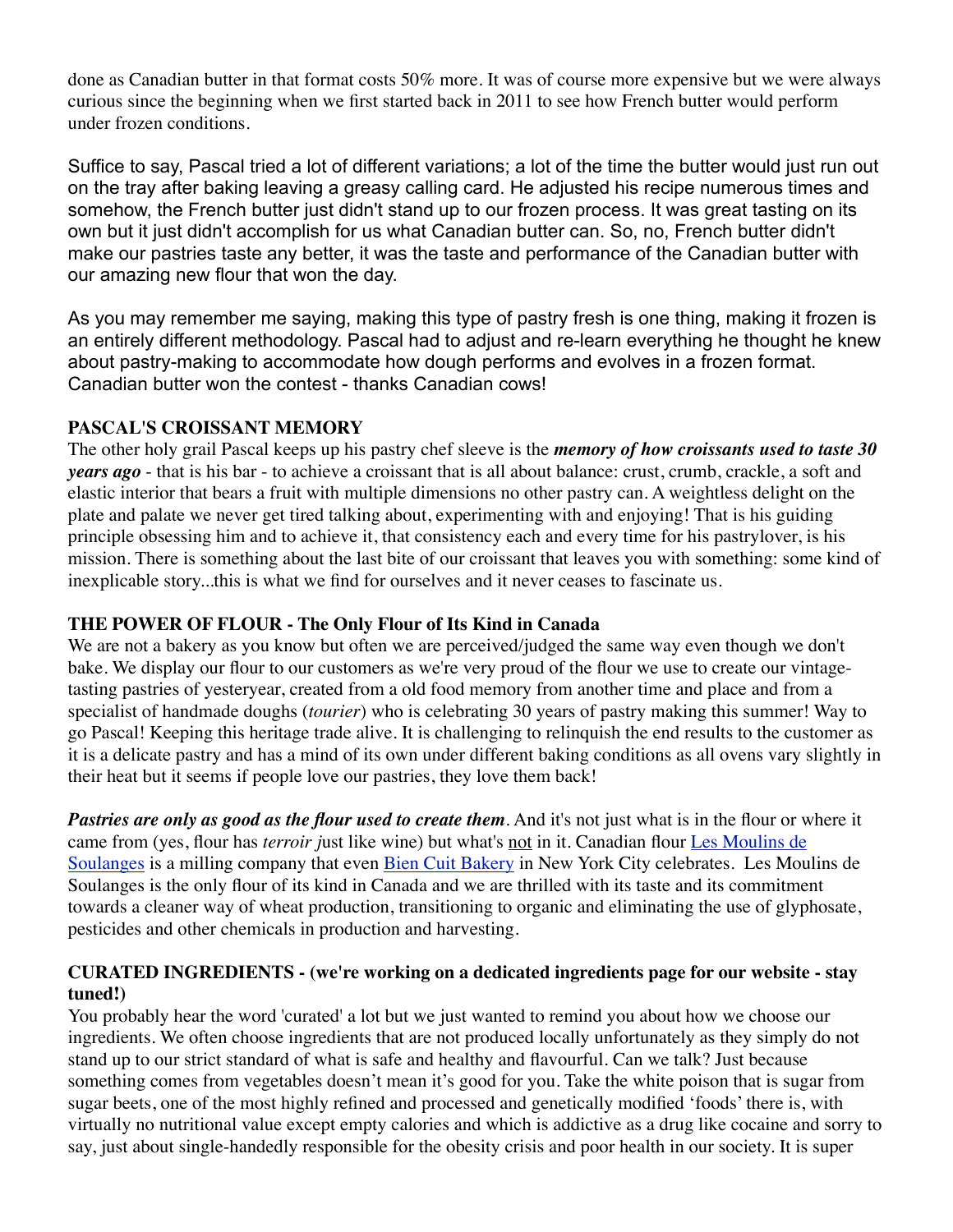hard to avoid as it's in everything from soup to nuts. But don't listen to me, research it yourself and discover what you think. We believe white sugar is also trashing people's palates too, so they're not able to appreciate the nuance of something made simply and beautifully and not drenched in overly sweet additions and what tastes to us as 'chemically.' When we look at things with way too much sugar, well, our teeth hurt just looking at it. :) So that is why we use imported organic cane sugar at nearly 3 times the price of locally produced white sugar from sugar beets. It was a tough decision as we think about the 'cost' of transportation (and not just the financial cost but also the environmental cost of transportation.) Sorry. But we just had to. Instead of empty calories, it is possible to enjoy good pastry without the guilt. [https://](https://www.thehealthyhomeeconomist.com/beet-sugar/)

[www.thehealthyhomeeconomist.com/beet-sugar/](https://www.thehealthyhomeeconomist.com/beet-sugar/) Once again, do a little research of your own and see what you learn, this is simply one article that resonated with us. All pastry gets a bad rap but it is not all created equal: I was somewhere recently where their frozen croissants were 580 calories apiece! That's nearly a third of your daily allowance and you don't even want to know what it was made of! Ours are a slim 184 calories of bliss made of gorgeous ingredients. Do you see why I'm keen to share our differences? Genuine artisans care deeply about how they do what they do. Our choice of superior ingredients as well as our methodology allows us to provide people with real food that does not make them sick. This is so very rewarding to us and what keeps us going doing this demanding but beautiful type of pastry!

# **WE ARE CELIAC-FRIENDLY (Gluten is Not the Enemy)**

In case you missed our little recent newsflash: *"After being diagnosed with Celiac Disease, I thought I would not be able to eat wheat again. I tried your pastries and had no reaction. I've recommended it to other friends who suffer from the same issue and they have had no reaction either."* Jon Hamm, a local firefighter from Cochrane.

Gluten is a naturally occurring protein that has gotten a bad rap since the industrialization and mass production of baked goods. Does anyone remember one's grandparents suffering from 'gluten-intolerance'? Has anyone heard of people (or experienced this yourself) who can eat bread in Europe and not here? It is not the gluten: it's how our food is PROCESSED AND CHEMICALIZED. Gluten is the scapegoat in our humble opinion. But I don't think our voice will be heard against the multi-billion dollar gluten-free industry, do you?

## **NEARLY 10 YEARS AGO, WHEN WE WERE ALREADY IN BUSINESS FOR A YEAR, OUR LANDLORD GAVE US THIS ARTICLE RE: PREMADE FROZEN CROISSANTS VS HOUSEMADE IN FRANCE**

<https://archive.canadianbusiness.com/lifestyle/the-croissant-war-in-paris/>

And this is how they do it:<https://www.youtube.com/watch?v=EXLCA47sq-w>

We are the frozen micro-pastry makers handcrafting croissants for your home and heart. Thank goodness!

Pascal and I have somehow cracked the code to create fine French pastry you bake which is also celiac-friendly due to:

- . quality flour
- . long fermentation
- . short kneading time
- . bespoke frozen to fresh methodology
- . 30 years experience with over 2 million pastries crafted by hand
- . secret ingredient: obsession with authenticity and honouring classical tradition
- . great customers to share it with!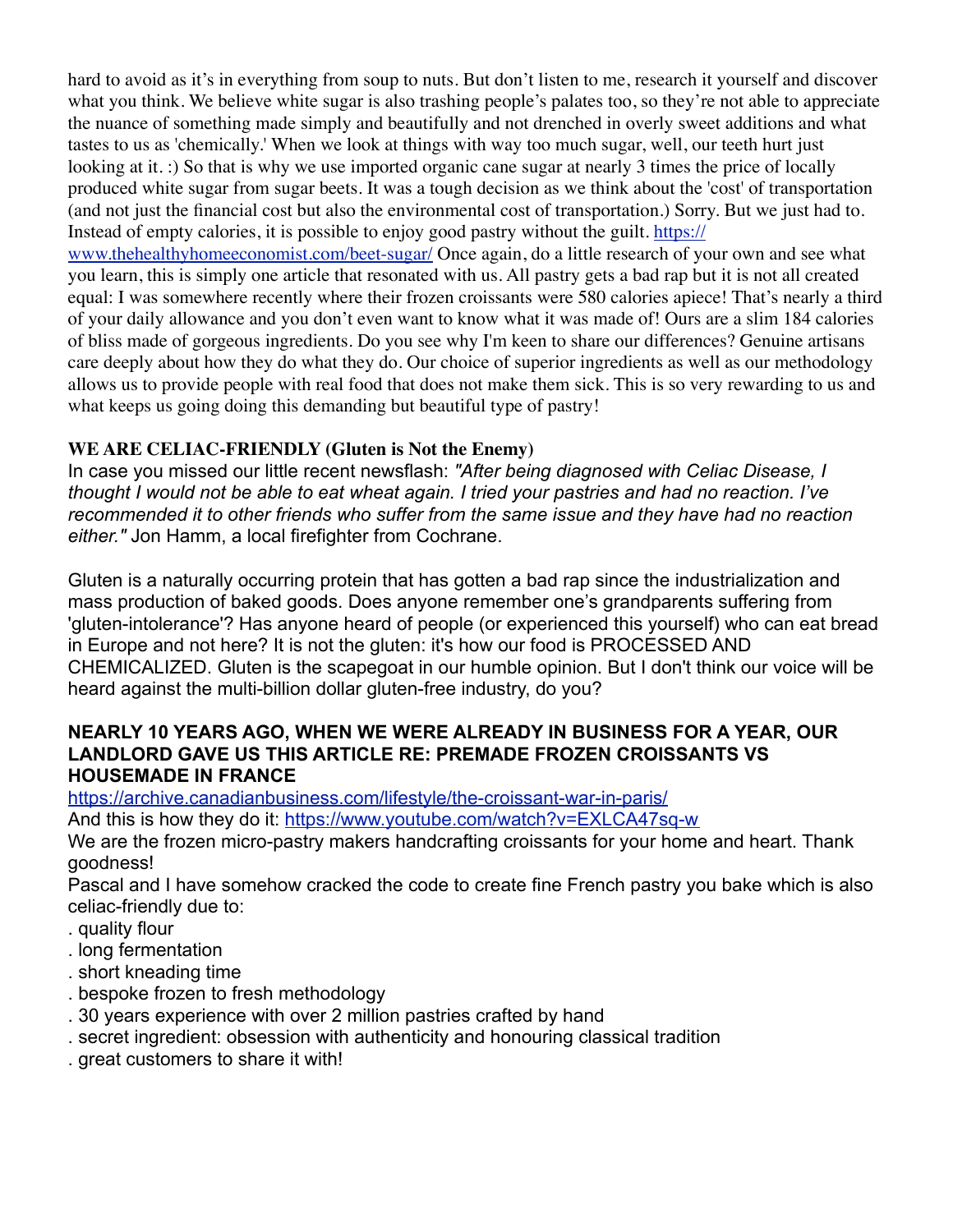## **SOMETHING DIFFERENT FOR STAMPEDE**

Bake some of our pastries and have a pastry party!

Or, discover **ROARR** River Cross Ranch, a newly discovered treasure for us and maybe you too! They do the very important work of engaging both youth and seniors in horse therapy and are having a really cool old-tyme carnival Stampede Breakfast Fundraiser for kids 2-92, 11 AM to 3 PM, Sunday, July 3!

It's a gorgeous location with mountain views just off Springbank Rd west with a beautiful old ranchhouse onsite left over from the CBC series *Wild Roses*. There's even a lovely labyrinth to walk. A great family story and a wonderful mission of bringing the beauty and the soul of horses together with youngies and eldies. They're also looking for volunteers to help with this worthwhile fundraising event. There will be fun to be had, guaranteed! And a really nice way to get out of the city and meet some super friendly people and animals: two words, miniature horses! As well as wonderful gentle retired ranch horses. A true treasure worth the seeking; a bit like us! ;)



*[River Cross Ranch](https://roarr.org/), Springbank - ROARR Stampede Fundraiser Breakfast, Sunday, July 3, 11 AM - 3 PM. All welcome.*

# **SMALL AND SUSTAINABLE IS BEAUTIFUL (and costly)**

Are you tired of hearing that if a business is not in growth mode, it's in the business of dying? This is simply not true and is an old outdated way of thinking. There are plenty of small and microbusinesses that are not in it for world domination and are thriving. The model that bigger is better is *passé* and dangerous. (Where has that vision got us? It has put us all in a very precarious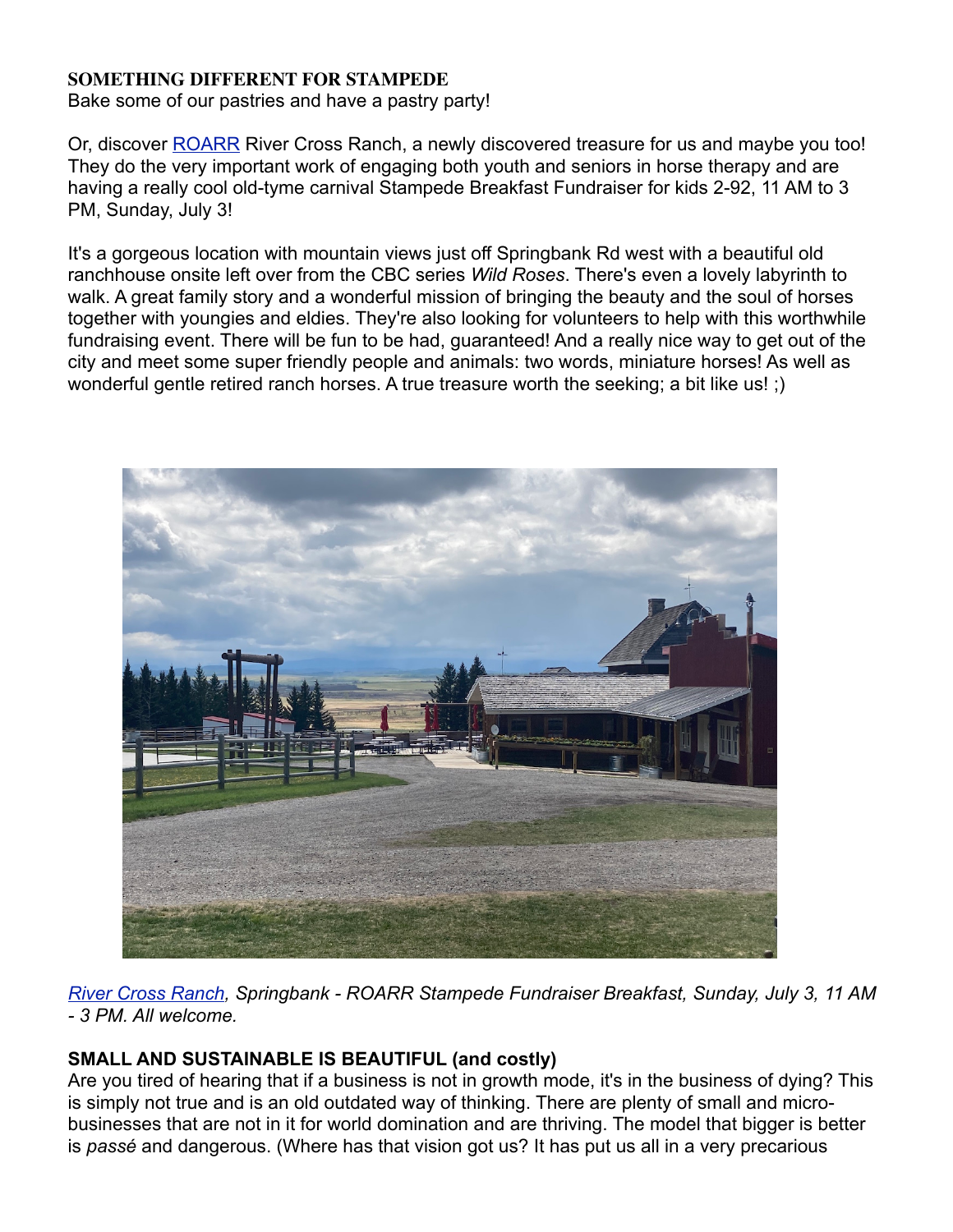position in this world.) A new world order calls for a different vision of growth for growth's sake (which is the prime directive of the cancer cell.) We need to be open to and encourage other ways of doing business. Small and mighty can be enough to support a family or a community. Small can keep one from working for 'The Man' and the vulnerability that entails. It can give meaning and focus and beauty to people who care and are considerate of the big picture. We also strongly believe food production equates with [food sovereignty](https://foodsecurecanada.org/who-we-are/what-food-sovereignty) which means putting the power to feed ourselves back in the hands of people who are not in it for the profit but the purpose: local boutique regenerative farmers (like our neighbour **Blue Mountain Biodynamic Farms** who are doing it right) ... as well as genuine artisans like us and small and conscientious food producers obsessed with genuine quality and not fake quality like Canadian micro-batch chocolate makers [DesBarres](https://www.desbarreschocolate.com/) creating single origin direct trade dark chocolate for choco-connoisseurs. (Now available at our shop, the only location in western-Canada.)

One must be vigilant, as unfortunately there are a lot of duplicitous large enterprises that have no problem masquerading as small business when what they're really doing is running numerous small businesses with different branding which belong to a bigger interest. It is not easy for the average unsuspecting consumer to realize this (we get duped all the time) and that is why the genuine artisan is not only at risk but is judged by all the same criteria that they judge Big Business by (such as being expected to be open all the time.) If I had a dollar for every time someone said to me "I came by your store but you weren't open"...I'd be able to have a nice vacation as we never even get long weekends as we work Saturdays and take Sunday Monday as our weekend.:)) I joke and say "you should come when we're here as it's much more fun!" But seriously it is part of a much larger problem where we all expect everything 24/7 and there is a much bigger price to pay for that than any of us ever thought possible. Who knew pastry could be so political? ;)

Even though we are small, we are part of a much larger and complex picture. We use two of the world's biggest commodities: flour and butter. As we curate all our ingredients individually, it costs us more to receive them as we don't do the 'one call does it all' to a food distributor because they're not selling what we want: a lot of people may not realize but the food business is usually about how cheap you can get something because it's based on waste. We have to drive to Calgary to get fresh yeast at retail cost because no one will supply us. We approached 4 businesses in Cochrane to see if we could piggyback a fresh yeast order on theirs (as well as the yeast factory in Inglewood directly.) No and no. So we pay a price to do what we choose to do but we wouldn't have it any other way: that's real quality and craftsmanship.

So that said, our last word is going to be about value. What are you willing to invest in the best? Hopefully an extra dollar as we are compelled, along with everyone else, to have to raise our price somewhat, the first time in nearly 2 years. Do we think it's worth it for the organic almonds Pascal imports from Europe (Italy and Spain) which he grinds himself to get the right balance of natural almond flavour in our almond croissants? Yes. The organic raisins imported from California not coated in oil for our pain aux raisins and cinnamon rolls? Yes. Organic cane sugar? Yes. Organic local milk from Vital Green Farms for our pastry cream? Yes. Local Man's free-range eggs? Yes. Even organic cinnamon? Yes. Our beautiful transitional-organic flour from Quebec? Yes, yes and *encore oui.* 

Thank you from the bottom of our hearts to enjoy our obsession for fine pastry along with us. Sometimes it truly feels like we're shuffling deck chairs on the Titanic in these times as maybe I'm feeling a bit pessimistic about things lately but creating these pastries alongside one of the most disciplined hard-working genuine and committed individuals who walks and talks integrity and compassion whom I've ever met, well - it's about one of the only things that is meaningful to me in